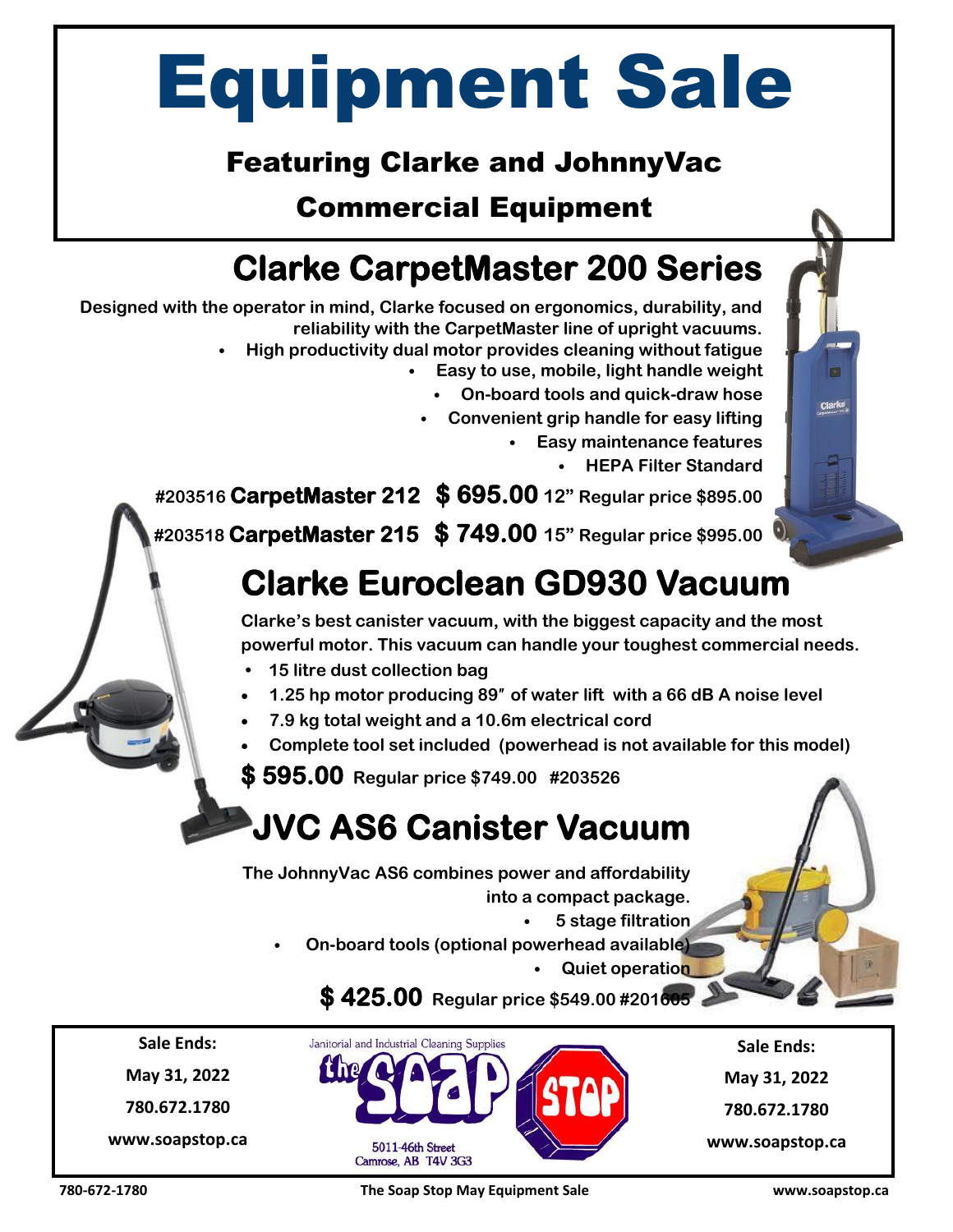# **Clarke Comfort Pak Back Pack Vacuum**

**Designed from the ground up to be comfortable to wear without sacrificing power and filtration. Available in a 6 quart or 10 quart capacity.** • **Easy to use, mobile, light weight (9.3 lbs.) & comfortable** 

- **Frame allows airflow between the vacuum and the operators back**
	- **4-Stage Filtration. HEPA filtration is optional**
		- **Left or Right handed operation**
			- **Comes with a std. tool kit.**

**#203553 Comfort Pak 6 \$ 749.00 6 QT Regular price \$995.00** 

**#203555 Comfort Pak 10 \$ 849.00 10 QT Regular price \$1,095.00**

# **JVC JV315 Wet/Dry Vacuum**

**Our economical commercial wet/dry vacuum with a complete set of tools.**

- **1250 watt motor producing 128 CFM & 116" of water lift**
- **7 gallon (35 litre) capacity**
- **Includes wand, hose and 6 piece tool kit**

**\$ 595.00 Regular price \$795.00 #201504** 

# **Clarke Summit Pro 18 SQ Wet/Dry Vacuum**

**Looking for high productivity? The Summit Pro offers great performance, high capacity and ease of use in one complete package. Simply the best.**

> • **1.17 hp 2-stage motor producing 95 CFM & 90" of water lift** • **18 gallon (68 litre) capacity**

• **24" Floor Squeegee (not pictured) Optional 30" floor squeegee**

- **Hose (9 ft.) and wand with 4 piece tool kit (On-board storage)**
	- **27.2 kg. total weight and a 15.2m Electrical Cord #249012 \$ 895.00 Regular price \$1,225.00**



# **Clarke CFP Pro 20DS Floor Machine**

**This 20" two-speed scrubbing/polishing floor machine is ruggedly built for the day in/day out work environment.** 

- **1.5 hp motor with triple planetary, all steel transmission**
- **185 rpm scrubbing and 330 rpm polishing**
- **5" rear non-marking castors**
- **44.5 kg. total weight and 15.2m electrical cord**
- **\$ 1,225.00 Regular price \$1,649.00 #203502**

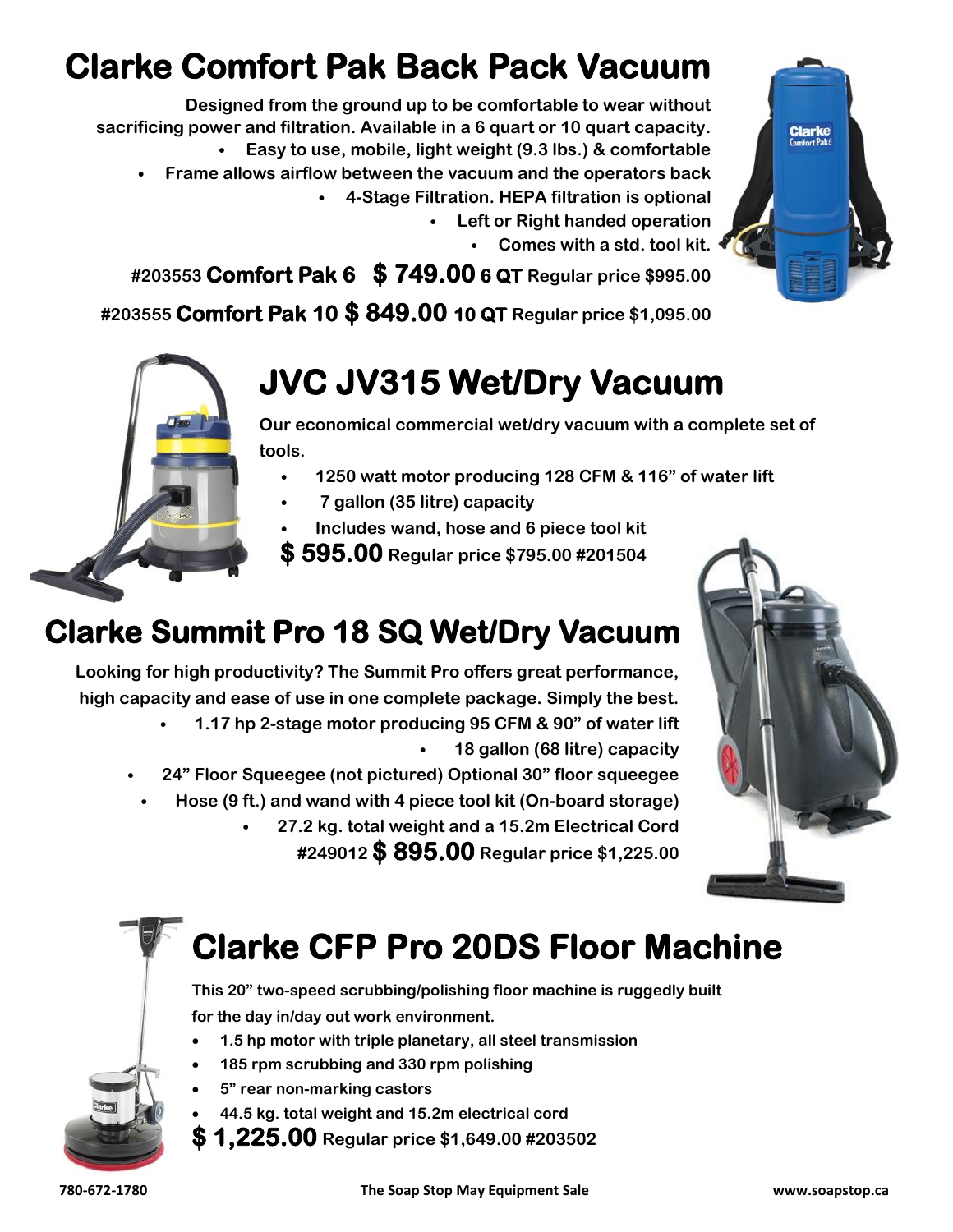

### **Clarke MA10 12E Upright Autoscrubber**

**For generations the mop and bucket was the only option for cleaning small spaces, but simply spreading dirt around is neither effective nor sanitary. This is why Clarke developed the MA10™ 12E Upright Scrubber. Not only does its compact, lightweight design allow you to clean very tight areas, but its superior productivity gets the job done fast, giving you more time for other tasks.** 

- **• Two-hand grip provides comfortable operation with a 12" cleaning path**
- **• Removable tank in tank design makes filling and emptying easier**
- **• Low deck profile gives the operator easy access to hard-to-reach areas**
- **• Dosing cap makes adding the right amount of detergent much easier**

#### **\$ 1,795.00 Regular price \$2,395.00 #203548**

## **Clarke MA50 15B Autoscrubber**

**The battery powered Clarke MA50™ 15B autoscrubber delivers the cleaning performance you require in the compact size you need. Compact, maneuverable design allows cleaning in areas with limited space.** 

- **15" scrub path with an efficient curved squeegee right behind the brush**
- **Cord-free and includes maintenance free batteries with on-board charger**
- **3.5 gallon tanks and almost 2 hour run time allow for maximum productivity**
	- **Lift off recovery tank can be dumped into a sink**
	- **Creates a cleaner environment than mopping in less time**

**#203550 \$ 3,195.00 Regular price \$4,250.00**





# **Clarke CA30 20B Autoscrubber**

**The Clarke CA30 ™20B combines a 20 inch wide cleaning path with a longlasting onboard battery and charger. That means you can clean faster without having to worry about the nearest wall outlet or looking for the charger when the job is done.** 

- **20 inch wide cleaning path**
- **Long-lasting low maintenance batteries and onboard charger**
- **Easy-to-use fingertip controls**
- **Low profile design for cleaning tight, hard-to-reach areas**
- **Rounded squeegee for easy and complete solution pick-up**

#### **\$ 5,249.00 Regular price \$6,995.00 #203547**

| Time savings when using an autoscrubber versus traditional mopping |                                                  |                                                   |                                                   |                                                   |
|--------------------------------------------------------------------|--------------------------------------------------|---------------------------------------------------|---------------------------------------------------|---------------------------------------------------|
| <b>Cleaning System</b>                                             | <b>Average Time to Clean</b><br>1000 square feet | <b>Time Saved vs Wet</b><br>Mopping 2000 sq. ft.* | <b>Time Saved vs Wet</b><br>Mopping 4000 sq. ft.* | <b>Time Saved vs Wet</b><br>Mopping 8000 sq. ft.* |
| Mop Pail & Wet Mop                                                 | 18.00 minutes                                    | None                                              | None                                              | None                                              |
| <b>MA10 12E</b>                                                    | 14.53 minutes                                    | 34 minutes/week                                   | 69 minutes/week                                   | 138 minutes/week                                  |
| <b>MA50 15B</b>                                                    | 13.26 minutes                                    | 47 minutes/week                                   | 94 minutes/week                                   | 189 minutes/week                                  |
| <b>CA30 20B</b>                                                    | 8.62 minutes                                     | 93 minutes/week                                   | 187 minutes/week                                  | 375 minutes/week                                  |

\* Time saved is based on cleaning 5 times a week and shown as weekly savings.